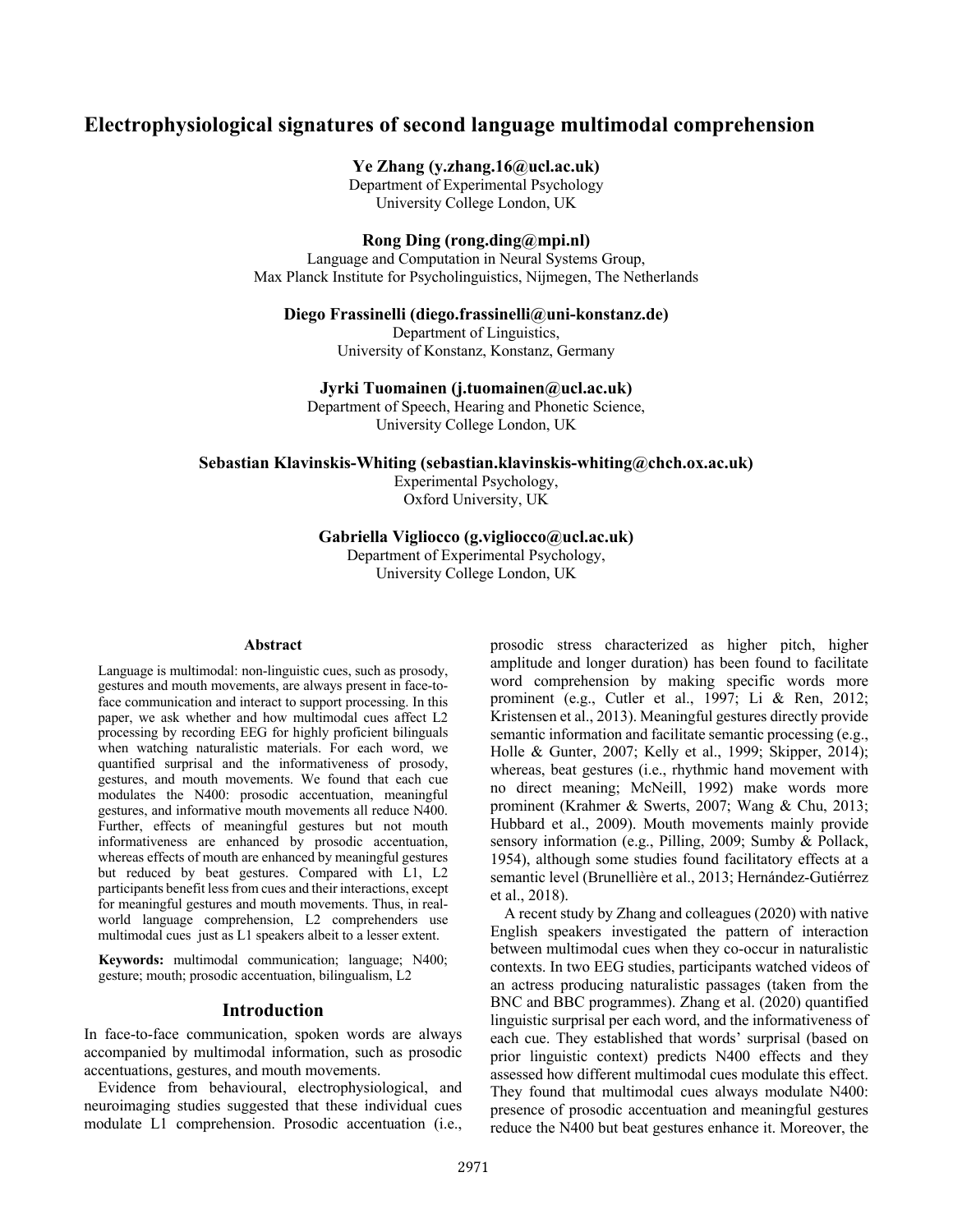N400 modulation is dynamic and actively depending on the co-occurring cues: prosodic accentuation enhances the facilitatory effect of meaningful gestures (indexed by a N400 reduction); while the facilitatory effect of informative mouth movements is only observed when gestures (both meaningful and beats) are present.

#### **Multimodal Cues in L2 Speakers**

How do L2 speakers process multimodal cues? Two previous studies compared verbal reports after watching audio/audiovisual stimuli, showing that multimodal information is in general used by participants (Gruba, 2004; Seo, 2002). Other studies focused on individual cues (either gestures, prosody or mouth) and reported processing differences in L2 and L1. Behavioural and eye-tracking studies suggested that although both L1 and L2 participants respond to prosodic accentuation (e.g., faster phoneme detection, Akker & Cutler, 2003), L2 participants may be less capable of mapping prosodic with semantic information (Akker & Cutler, 2003; Perdomo & Kaan, 2019; Lee et al., 2019). Similarly, mouth movements improve language perception in both L1 and L2 (Drijvers & Özyürek, 2019; Navarra & Soto-Faraco, 2007), but while L2 users look more at the speakers' mouth than L1 users (Birulés et al., 2020), their behavioural improvement in terms of word recognition is smaller (Drijvers, Vaitonytė, et al., 2019; Drijvers & Özyürek, 2019). Some studies suggested that meaningful gestures improve word recognition to a smaller extent in L2 than in L1 (Drijvers, Vaitonytė, et al., 2019; Drijvers & Özyürek, 2019), while other studies suggested that L2 users look more at the hands compared with L1 (Drijvers, Vaitonytė, et al., 2019), and meaningful gestures improve L2 comprehension to a larger extent than L1 (Dahl & Ludvigsen, 2014), especially for low proficiency participants (Sueyoshi & Hardison, 2005). Beat gestures facilitate the learning of L2 words, and the effect is larger when prosodic accentuation is present (Kushch et al., 2018). However, this effect is modulated by the naturalness of the gesture (Rohrer et al., 2020). Taken together, these results suggest that L2 comprehenders benefit from each multimodal cue in comprehension, but not as much as L1 speakers do, possibly because L2 comprehension is computationally more demanding thus resulting in insufficient cognitive resources (e.g., Hopp, 2010) or because they are simply less familiar with the cues in L2 (e.g., Ortega-Llebaria and Colantoni, 2014). Further, meaningful gestures and mouth movement are more clearly linked to facilitatory effect than other cues (e.g., Birulés et al., 2020, Dahl & Ludvigsen, 2014, Sueyoshi & Hardison, 2005).

### **Current Study**

Here, we present an electrophysiological study of how L2 Mandarin-English speakers process naturalistic-style audiovisual materials, including a comparison of the results obtained (L2 speakers) with data from a group of L1 speakers tested on the same materials. In contrast to most previous work, we do not isolate single cues, rather we investigate how the different cues are processed and how they interact in naturalistic-style materials. Non-native English speakers watched videos of an actress producing passages chosen from TV scripts (same material as Zhang et al., 2020 Exp.2) while their EEG was recorded.

Based on Zhang et al., (2020), we predicted that prosodic accentuation, meaningful gesture, and mouth movement would make words easier to process, indexed by smaller N400, while beat gestures would make words stand out more. Based on previous literature, we further predict that overall L2 participants would show a smaller N400 change than L1 users.

# **Methods**

The stimuli, procedure and part of the analyses are identical to Zhang et al. (2020), Exp 2 (see https://www.biorxiv.org/content/10.1101/2020.01.08.89671 2v3).

# **Participants**

Twenty (16 female, aged 18-40) students were recruited from University College London. All participants are highly proficient L2 English speakers (Mandarin-English; >7.5/9 in IELTS listening tests; >2 years in English-speaking country; use English daily). All participants had normal hearing, vision, and no known neurological disorder. Participants gave written consent approved by the local ethics committee and were paid £7.5/hour for participation.

### **Materials**

Materials were the same as in Zhang et al. (2020) (see Figure 1 for an example). In the original study, to better approximate real-life language use, 79 passages were chosen from BBC script library (https://www.bbc.co.uk/writersroom/scripts). A native English-speaking actress produced them with natural prosody and facial expression. Two versions (one with and another without gestures) were created, resulting in 158 video clips (duration 10s-34s). A comparison of the same word across with/without gesture videos was performed to avoid confounds in "gesturability" if comparing different words (due to semantic differences between more and less gesturable words; e.g., *combing* v.s. *pleasing*). Four additional passages were used as practice trails.

Participants of the EEG study rated the difficulty of each passage after the experiment on a 1-5 scale. The average difficulty score of the 79 passages was not significantly different across L1 and L2 participants (L1: M=2.53, S.D.=.53; L2: M=2.58, S.D.=.76; paired-sample t-test  $p=0.46$ ), with all values staying within  $\pm 3$ S.D. Therefore, all the 79 passages were included in further analyses.

### **Procedures**

Participants sat  $\sim$ 1m facing a computer and wearing earphones. After practice trials, participants were presented with 79 video clips (gesture/no-gesture was randomized and counterbalanced across participants). Videos were displayed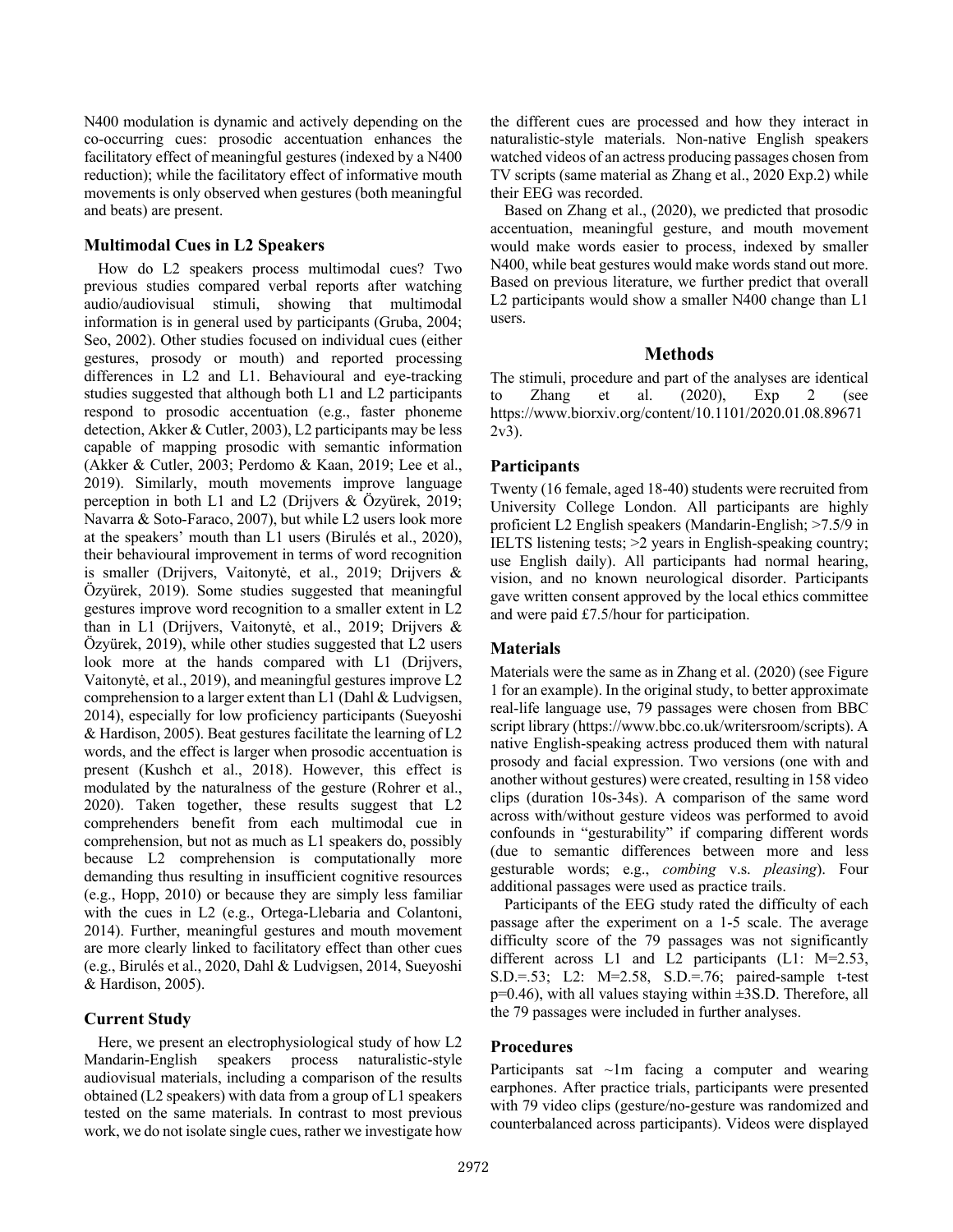with an intertrial interval of 1000ms. Forty videos were followed by yes/no questions to ensure that participants paid attention to the stimuli (mean accuracy= $0.82$ , p<.001 in one sample t-test comparing against chance level). Participants were instructed to watch the videos carefully and answer as quickly and accurately as possible. The whole EEG experimental session took ~60 mins.

# **Quantification of Cues**

For each video, we annotated the onset and offset of each word (mean duration=508ms, SD=306), and then quantified the informativeness of each cue per content word as below.

**Surprisal** (mean surprisal=8.17, SD=1.92) was obtained using a bigram language model. The surprisal of each word in the passages was computed based on previous content words using the following formula:

 $Suprisal(w_{t+1}) = -log P(w_{t+1}|w_{1...t})$ 

**Prosodic accentuation** (mean F0=288Hz, SD=88) was quantified as the mean F0 per word, extracted using Praat.

**Gestures** were coded as meaningful gestures or beats by two expert coders (reliability coding was carried out by a third coder; intercoder reliability >95%, kappa>0.90, p<.001). Meaningful gestures (N=457) included iconic gestures (e.g., drawing movements for the word "drawing") and deictic gestures (e.g., pointing to the hair for "hair"). Beat gestures (N=340) comprised rhythmic hand movements without clear meaning. Each word was then linked either with a meaningful gesture (if a meaningful gesture associated with its meaning is present), a beat gesture (if a beat gesture overlaped with it) or no gesture.

**Mouth informativeness** (mean informativeness=0.67, SD=0.29) was quantified by Krason, Zhang & Vigliocco (in prep). Participants guessed the identity of words based on mouth movements. Then, averaged phonological distances between responses and target answer was calculated to measure the mouth informativeness.





# **Preprocessing of EEG data**

The data was pre-processed with EEGLAB and ERPLAB running under MATLAB. EEG files were referenced to mastoids, down-sampled to 256Hz, separated into -100 to 1200ms epochs time-locked to word onset and filtered with a 0.05-100Hz band-pass filter. Artefacts (e.g., eye movements and muscle noise) were first corrected with ICA, and the remaining ones were rejected using a moving window peakto-peak analysis and step-like artifact analysis (mean artefact rejection=8.69%, SD=14.12). Then, an additional 30Hz lowpass filter was applied to the data. Due to likely overlap between any baseline period (-100 to 0ms) and the EEG signal elicited by the previous word, we did not perform baseline correction, but instead extracted the mean EEG amplitude in this time interval and later used it as a control variable in the analysis (Frank et al., 2015).

### **Hierarchical Linear Modeling Analysis**

First, we established the precise time window in which linguistic surprisal has an effect (following Zhang et al., 2020). We first performed hierarchical LInear MOdeling (LIMO toolbox) rather than specifying a N400 window a priori. This regression-based EEG analysis decomposes ERP signal into time-series of beta coefficient waveforms associated with each continuous variable. A variable is considered significant if its beta coefficient waveform is significantly different from zero (a flat line). We focused on the 0-1200ms time window, and carried out a one-sample ttest to compare the group level response with 0 (bootstrap set at 1000, clustering corrected against spatial and temporal multiple comparison).

### **Linear Mixed Effect Regression Analysis (LMER)**

LMER analysis was conducted using the lme4 package. For each participant, mean ERPs in the 500-800ms time window (determined by the LIMO analysis above) were extracted from 32 electrodes for all content words and were used as dependent variables. In all the models below, we only included the words with gestures (in with gesture videos) and the corresponding words without gestures (in without gesture video) to balance the number of observations between groups.

**Analysis 1**: The independent variables included were: 1) main effect of log-transformed surprisal, mean F0, meaningful gesture, beat gesture and mouth movements; 2) two-way interactions between these cues; 3) three-way interactions involving surprisal and any two multimodal cues; and 4) control variables including baseline (-100 to 0ms ERP), word length, word order in the passage, passage order in the experiment, x, y and z coordinates of electrode. Frequency was omitted from the model due to multiple collinearity with surprisal. No main effect or interaction showed multicollinearity (VIF<2.4, kappa=5.63). Continuous variables were standardized and categorical variables were sum coded. We further included the highest interaction (three-way interactions between surprisal and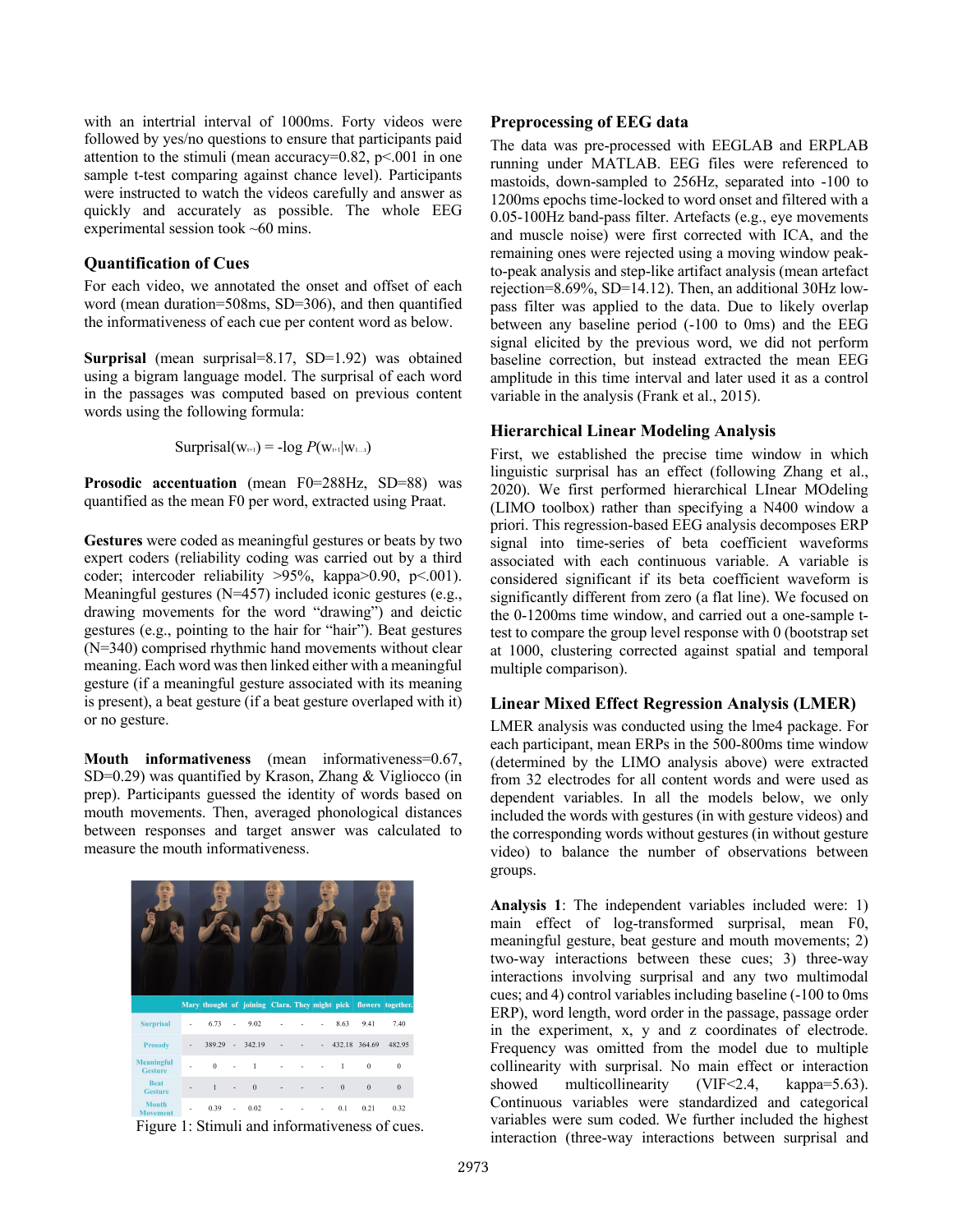cues) as random slopes for participants (Barr, 2013). We did not include lemma as random intercept or other interactions as random slopes due to convergence issues.

**Analysis 2**: Here we compared results from L2 participants to those of L1 participants who were tested with the same materials (Zhang et al., 2020). The EEG responses within 500-800ms from the 20 L1 participants reported in Zhang et al. (2020, Exp 2) were combined with the L2 data described above. Native status and the interaction between native status and the multimodal cues were added to the LMER model presented in Analysis 1. No main effect or interaction showed multicollinearity (VIF<2.5, kappa=5.76).

# **Results**

#### **Hierarchical Linear Modeling Analysis**

As shown in Figure 2, EEG responses for words with higher surprisal were significantly more negative in the 500-800ms time window post-stimulus, in line with the N400 in previous studies. We focused on the 500-800ms window in all following analyses.



**Linear Mixed Effect Regression Analysis (LMER)**

Below, we report only the significant effects. Full results at https://osf.io/zk47n/?view\_only=e7d847fab90945c5bfd69dc 1a59dc887.

**Analysis 1: How do multimodal cues affect L2 processing?** We found a main effect of surprisal: more surprising words induced more negative N400. Crucially, multimodal cues modulated ERP amplitude (Figure 3). We found significant positive main effects of: mean F0 ( $\beta$ =0.004, SE=0.002, p=.011) and mouth informativeness ( $\beta$ =0.007,  $SE=0.001$ ,  $p<0.001$ , indicating that words with higher pitch or more informative mouth movement elicited less negative N400 overall. While both informative mouth movements  $(\beta=0.010, \text{ SE}=0.002, \text{ p} < 0.001)$  and meaningful gestures ( $\beta$ =0.019, SE=0.001, p<.001) showed a positive interaction with surprisal, indicating that less predictable words showed less negative N400 when accompanied by informative mouth movements and meaningful gestures, mean F0 showed a negative interaction with surprisal  $(\beta = 0.006, \text{ SE} = 0.002,$ p<.001), indicating that less predictable words showed larger N400 with prosodic accentuation.



Figure 3: Multimodal cues each modulate L2 processing.

In addition, we found a number of interactions between multimodal cues (Figure 4). We found a negative interaction between F0 and mouth informativeness  $(\beta = 0.003,$ SE=0.001,  $p=0.009$ ), such that N400 was more negative for high mouth informativeness and high pitch words. Conversely, there was a positive interaction between F0 and meaningful gesture ( $\beta$ =0.003, SE=0.001, p=.002), mediated by an interaction with surprisal  $(\beta=0.012, SE=0.005, p=.031)$ , indicating that meaningful gestures elicited even less negative N400 when co-occurring with high pitch, especially for high surprisal words. While the interaction between mouth and meaningful gestures was positive  $(\beta=0.004,$  $SE=0.001$ ,  $p<.001$ ), the interaction between mouth and beat gestures was negative ( $β=0.006$ , SE=0.001, p<.001), indicating that meaningful gestures induced less negative N400 while beat gestures induced more negative N400 for words with informative mouth movement.



Figure 4: multimodal cues interact in L2 processing.

**Analysis 2: Do multimodal cues show the same effects in L1 and L2?** Overall, L2 participants showed smaller effects: surprisal had a smaller negative effect in L2 than L1 ( $\beta$ =-0.009, SE=0.001,  $p<0.01$ ; Compared with L1 users, L2 participants showed a smaller reduction of negative N400 with high pitch ( $\beta$ =0.004, SE=0.001, p<.001) especially for high surprisal words ( $\beta$ =0.003, SE=0.001, p=.007); high mouth informativeness  $(\beta=0.004, \text{ SE}=0.001, \text{ p} < 0.001);$ meaningful gestures ( $\beta$ =0.002, SE=0.001, p=.012); and a smaller negative effect of beat gestures ( $\beta$ =-0.006, SE=0.001, p<.001). The only exceptions were that L2 participants showed a larger reduction in N400 than L1 speakers for high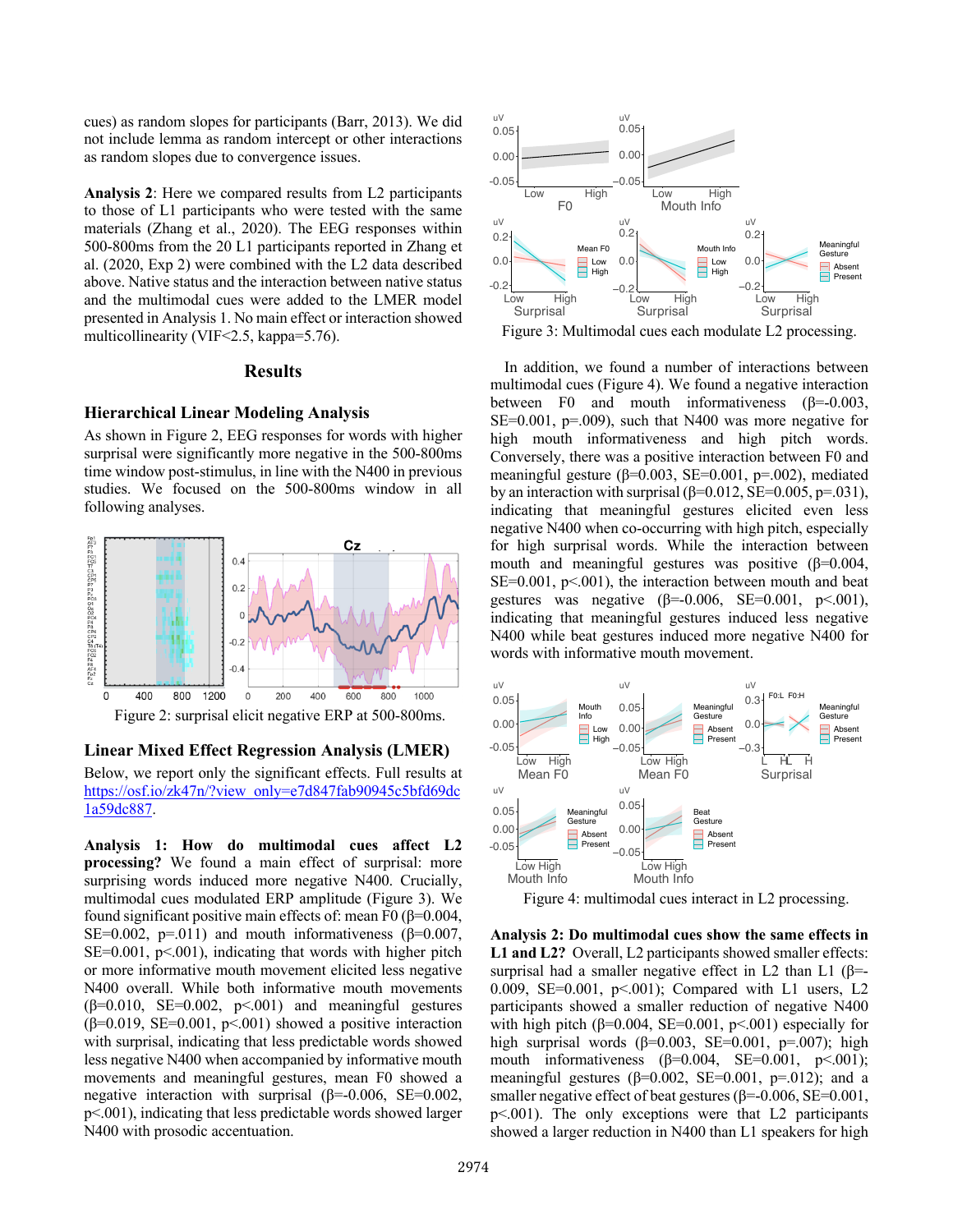surprisal words with meaningful gestures  $(\beta = 0.008,$ SE=0.001,  $p<0.001$ ) or informative mouth movements ( $\beta$ = 0.007,  $SE=0.001$ ,  $p<0.001$ ).



L2 participants were also less affected by the interaction between cues. There were a number of 3-way interactions: between native status, pitch and beat gestures ( $\beta$ =0.005, SE=0.001, p<.001); native status, mouth informativeness and meaningful gestures ( $\beta$ =0.003, SE=0.001, p<.001); native status, mouth informativeness and beat gestures (β=0.006,  $SE=0.001$ ,  $p<0.001$ ). These all indicated that L2 users were less sensitive to the multimodal cues and their combinations. However, 4-way interactions between native status and surprisal, prosody, meaningful gestures  $(\beta = 0.009,$  $SE=0.003$ ,  $p=.014$ ) and surprisal, mouth informativeness, meaningful gestures ( $\beta$ =-0.006, SE=0.003, p=0.026) indicated that L2 users benefited more than L1 users from the combination of higher pitch and meaningful gestures as well as more informative mouth movement and meaningful gestures when words are less predictable.



#### **Discussion**

We characterised how highly proficient L2 speakers use multimodal cues in naturalistic audio-visual comprehension. First, we established that L2 users are sensitive to linguistic predictability (surprisal). We then characterised how multimodal cues such as prosodic accentuation, gestures and mouth movements modulate linguistic processing. As predicted based on L1 performance reported in Zhang et al. (2020), we found that words with higher pitch induce less negative N400 overall but especially for more predictable words, while informative mouth movement and meaningful gestures elicit less negative N400 for less predictable words. As in L1, we further found a number of interactions among the cues: higher pitch enhances the facilitatory effect (N400 reduction) of meaningful gestures (especially for high surprisal words) but decreases the same effect for mouth movement. The co-occurrence between mouth informativeness and meaningful gestures induce less negative N400 while the co-occurrence between mouth informativeness and beat gestures induce more negative N400. Compared with L1, L2 users show overall reduced facilitatory effects of multimodal cues and their interactions, in line with previous studies. However, when words are less predictable based on their linguistic context, L2 users do benefit more than L1 from meaningful gestures (especially when co-occurring with prosodic accentuation) and informative mouth movement (especially when co-occurring with meaningful gestures).

The first main finding of our study is that different multimodal cues impact L2 processing. In line with previous behavioural studies, we found that prosodic accentuation facilitates L2 comprehension, indexed by smaller N400 (Akker & Cutler, 2003; Takahashi et al., 2018), although this effect is smaller for less predictable words. While new and less predictable words tend to be produced with accentuation (Cruttenden, 2006) and the presence of prosodic accentuation has been shown to facilitate processing of these words in L1 (e.g., Bock and Mazzella, 1983; Zhang et al., 2020), L2 users did not show the same effect. This suggest that while L2 users are sensitive to prosodic information, their ability to map it with semantic newness or predictability is limited (Akker & Cutler, 2003; Perdomo & Kaan, 2019; Lee et al., 2019). This is potentially due to the limited cognitive resources available (e.g., Hopp, 2010; Sorace, 2011) or because the users encountered problems identifying prosodic prominence in online processing (e.g., Rosenberg et al., 2010). We also found a facilitatory effect of meaningful gestures. Previous L<sub>2</sub> studies found that incongruent meaningful gestures induced larger N400 (Drijvers & Özyürek, 2018; Ibáñez et al., 2010). In line with previous behavioural studies (Dahl & Ludvigsen, 2014; Sueyoshi & Hardison, 2005), our finding further indicated that naturally occurring congruent meaningful gestures make comprehension easier (smaller N400). This effect is especially strong for high surprisal words, suggesting that the semantic information conveyed by meaningful gestures is used when linguistic information is difficult. We report for the first time that informative mouth movements also facilitate L2 comprehension. While previous studies found that seeing the mouth leads to better recognition of words in noise (Drijvers, Vaitonytė, et al., 2019; Drijvers & Özyürek, 2019), we show that mouth movement can also improve comprehension of clear speech, possibly by enhancing the recognizability of words.

Because we did not manipulate any multimodal cue but we investigated them in their natural context, our study also allows us to assess how these multimodal cues interact. Prosodic accentuation enhances the facilitatory effect of meaningful gestures (especially for less predictable words). This may come about because higher pitch enhances attention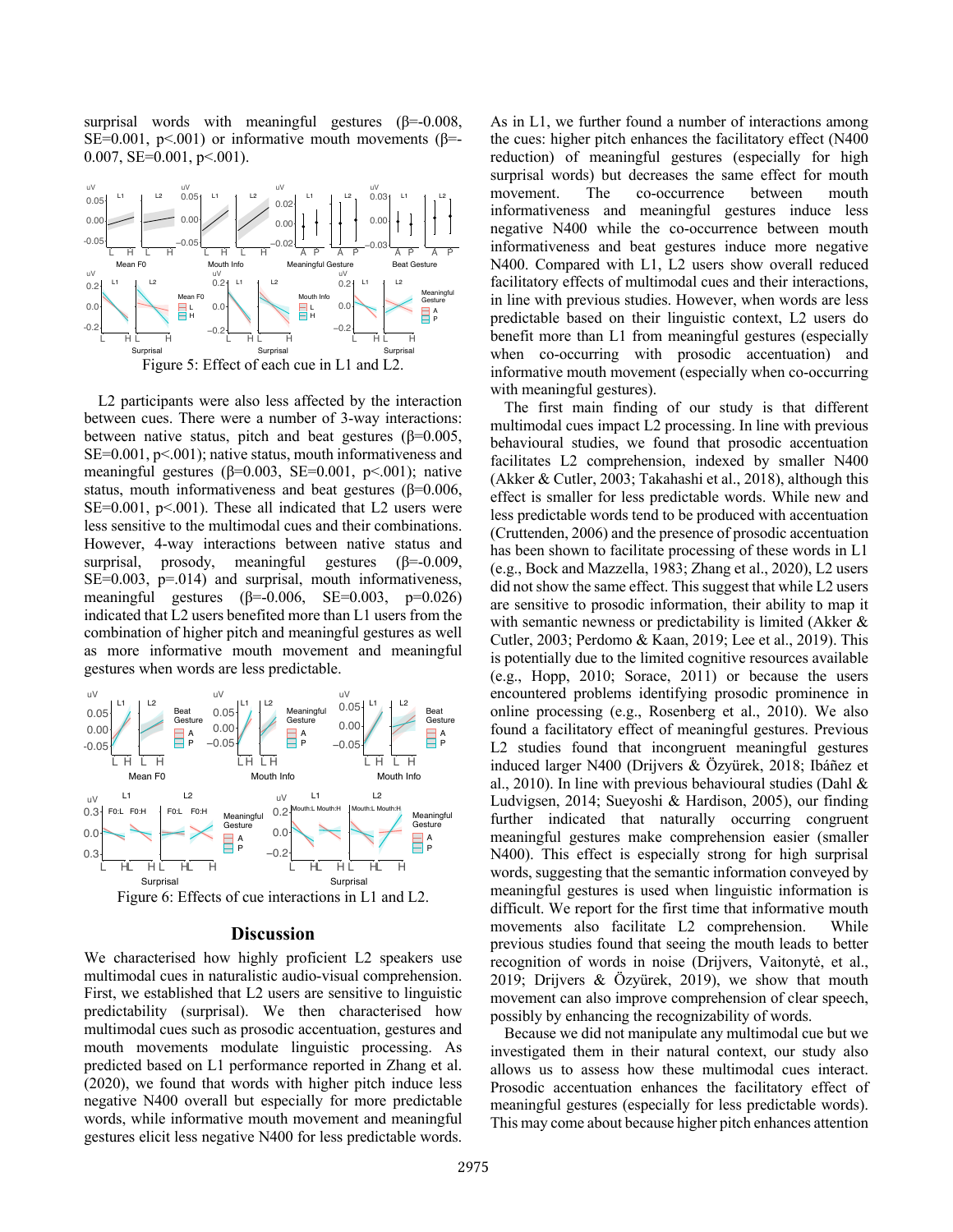to other co-present cues, or because of "local" binding of the cues that can arise as accentuation often co-occur with gestures (Holler & Levinson, 2019). Interestingly, while cooccurrence of meaningful gestures and more informative mouth movement induces less negative N400, co-occurrence between beat gestures and informative mouth movements induces more negative N400. It is possible that the presence of hand movements draws participants' visual attention away from the mouth. While this shift of attention can yield additional semantic information when the gestures are meaningful, if the gestures are beat, the processing is more difficult.

Compared with L1 users, L2 users show smaller effects of the multimodal cues (in isolation and in combination), in line with previous studies (Akker & Cutler, 2003; Drijvers & Özyürek, 2019). Coupling of multimodal cues sometimes induces even larger N400 (e.g., co-occurrence of mouth and beat), indicating that multimodal communication in L2 may be more easily penalised, potentially because L2 users are less capable of accessing and integrating multimodal information. This may be associated with their cognitive resources being more limited due to the computationally demanding nature of the L2 processing (e.g., Hopp, 2010). Alternatively, they may be less familiar with the naturally occurring pattern of cues in a non-native language.

On the other hand, when words are less predictable based on linguistic information only, L2 users benefit more than L1 users from some multimodal cues (namely meaningful gesture, especially when prosodically stressed, or informative mouth movement, especially when co-occurring with meaningful gestures). In comparison with prosodic accentuation or beat gestures (both showing smaller effect in L2 than L1), meaningful gestures and mouth movements provide semantic or sensory information that is independent from linguistic input, and thus can be especially helpful for L2 users when linguistic information is hard and less predictable. It is possible that L2 users are capable of regulating their attentional resources in online processing, and pay more attention to informative multimodal cues to compensate for their relatively lower linguistic proficiency. Indeed, L2 users are more likely to look at the hands (Drijvers, Vaitonytė, et al., 2019) and mouth (Birules et al., 2020) and benefit more from meaningful gestures than L1 speakers (Dahl & Ludvigsen, 2014; Sueyoshi & Hardison, 2005). Note that previous studies reporting smaller gestural and mouth enhancement in L2 were mostly measuring single word recognition (Drijvers, Vaitonytė, et al., 2019; Drijvers & Özyürek, 2019; Drijvers, van der Plas, et al., 2019), which may not provide sufficient information for such adjustment to occur.

Our results provide key constraints to theories of L2 processing. Current theories in L2 comprehension typically focus on linguistic processing (e.g., Clahsen and Felser, 2006; Hopp, 2010; Kaan, 2014), thus cannot accommodate our findings of how L2 users actively use multimodal cues in comprehension. Some domain general theories may better capture our findings, such as Holler and Levinson's (2019) proposal that multimodal cues are bonded together and dynamically modulate language processing, or Skipper's (2015) proposal, according to which multimodal information is processed in different but partially overlapping subnetworks that constantly communicate with each other. To conclude, our study provides the first electrophysiological investigation of natural L2 processing. We characterise how multimodal cues jointly modulate L2 comprehension, and highlight those cues that can be most useful for L2 comprehenders.

### **Acknowledgments**

The work reported here was supported by a European Research Council Advanced Grant (ECOLANG, 743035) and Royal Society Wolfson Research Merit Award (WRM\R3\170016) to GV, as well as an Experimental Psychology Society Undergraduate Research Bursary to SK. The authors declare no competing financial interests.

#### **References**

- Akker, E., & Cutler, A. (2003). Prosodic cues to semantic structure in native and nonnative listening. *Bilingualism: Language and Cognition*, *6*(2), 81–96.
- Barr, D. J. (2013). Random effects structure for testing interactions in linear mixed-effects models. *Frontiers in Psychology*, *4*.
- Birulés, J., Bosch, L., Pons, F., & Lewkowicz, D. J. (2020). Highly proficient L2 speakers still need to attend to a talker's mouth when processing L2 speech. *Language, Cognition and Neuroscience*, *35*(10), 1314–1325.
- Brunellière, A., Sánchez-García, C., Ikumi, N., & Soto-Faraco, S. (2013). Visual information constrains early and late stages of spoken-word recognition in sentence context. *International Journal of Psychophysiology*, *89*(1), 136–147.
- Cutler, A., Dahan, D., & van Donselaar, W. (1997). Prosody in the Comprehension of Spoken Language: A Literature Review. *Language and Speech*, *40*(2), 141–201.
- Dahl, T. I., & Ludvigsen, S. (2014). How I See What You're Saying: The Role of Gestures in Native and Foreign Language Listening Comprehension. *The Modern Language Journal*, *98*(3), 813–833.
- Drijvers, L., & Özyürek, A. (2018). Native language status of the listener modulates the neural integration of speech and iconic gestures in clear and adverse listening conditions. *Brain and Language*, *177–178*, 7–17.
- Drijvers, L., & Özyürek, A. (2019). Non-native Listeners Benefit Less from Gestures and Visible Speech than Native Listeners During Degraded Speech Comprehension. *Language and Speech*, 0023830919831311.
- Drijvers, L., Vaitonytė, J., & Özyürek, A. (2019). Degree of Language Experience Modulates Visual Attention to Visible Speech and Iconic Gestures During Clear and Degraded Speech Comprehension. *Cognitive Science*, *43*(10), e12789.
- Drijvers, L., van der Plas, M., Özyürek, A., & Jensen, O. (2019). Native and non-native listeners show similar yet distinct oscillatory dynamics when using gestures to access speech in noise. *NeuroImage*, *194*, 55–67.